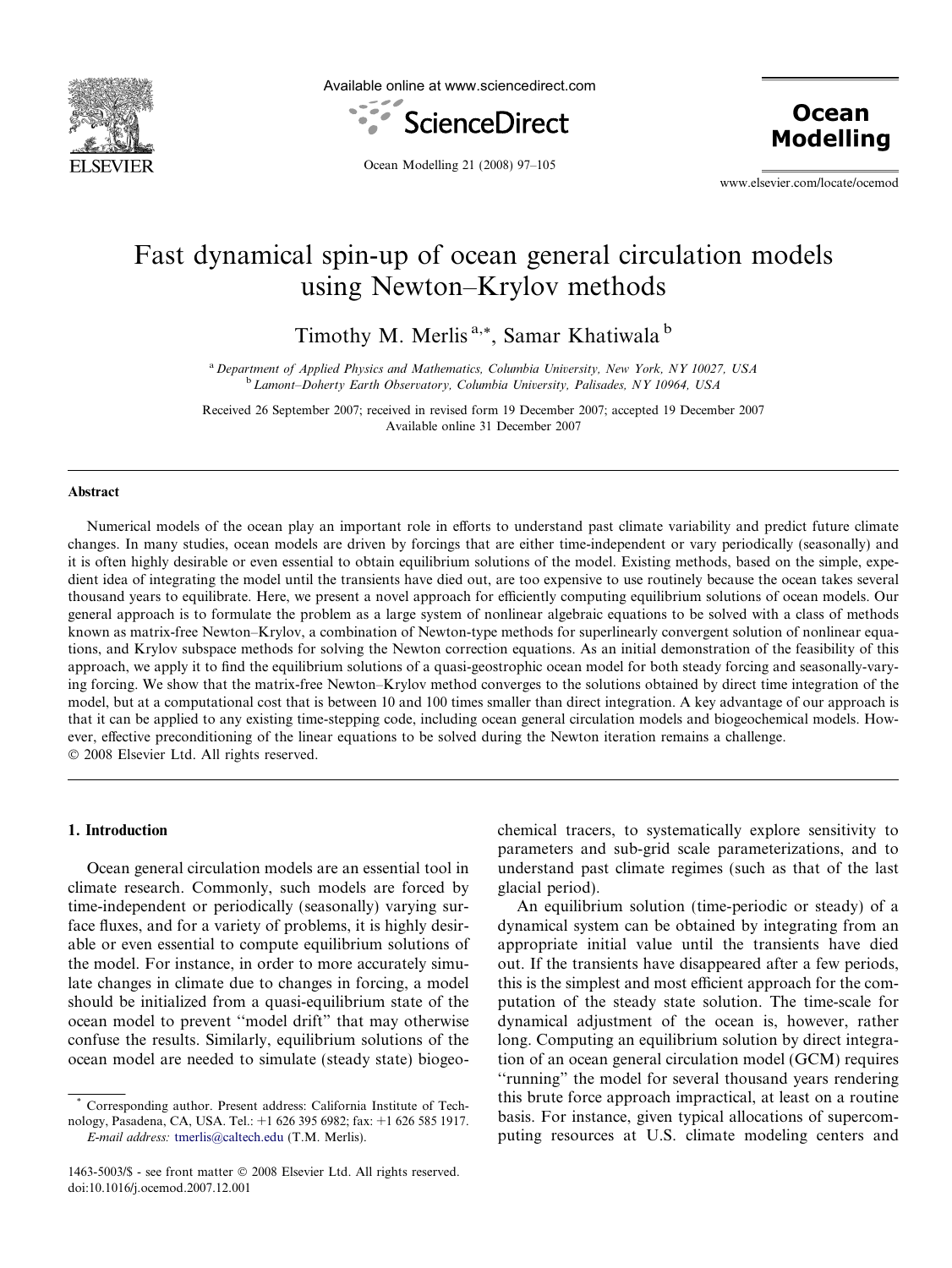<span id="page-1-0"></span>conventional schemes for accelerating dynamical spin-up, it takes on the order of 20–30 days of wall-clock time to integrate a state-of-the-art ocean GCM to equilibrium (Dr. Gokhan Danabasoglu, National Center for Atmospheric Research, personal communication).

A number of ad-hoc acceleration techniques have been proposed for the dynamical adjustment problem. The most widely applied method uses unequal time-steps in the tracer and momentum equations [\(Bryan and Lewis, 1979; Bryan,](#page-8-0) [1984; Danabasoglu et al., 1994](#page-8-0)). This use of ''distorted physics" or ''asynchronous" time integration has the effect of slowing down gravity and Rossby waves while speeding up abyssal processes (by decreasing the local heat capacity). While this can considerably speed-up the approach to steady state, it still requires long integrations. Additionally, the distortion of time-scales caused by the acceleration can severely alter the seasonal cycle (e.g., [Wang, 2001;](#page-8-0) [Huang and Pedlosky, 2003; Danabasoglu, 2004\)](#page-8-0), and it is customary to extend the asynchronous simulation with a shorter synchronous integration that adds to the computational burden. A more recent development is the use of implicit time-stepping in ocean models. The nonlinear solver required to implement an implicit scheme can also be used to directly obtain steady state solutions, as has been demonstrated by [Dijkstra et al. \(2001\) and Weijer et al.](#page-8-0) [\(2003\)](#page-8-0) in an ocean model constructed specifically for this purpose. While promising, there are several limitations of this approach, most notably the fact that this approach cannot deal with time-dependent forcing. Seasonality in forcing has a strong impact on the response, rectifying it in ways that fundamentally changes the nature of the equilibrium response. It is also not clear how this method can be applied to existing ocean GCM codes.

Here, we propose a novel solution to the dynamical spin-up problem. Our general approach, described below, is to formulate the problem as solving a nonlinear equation of the form  $F(u) = 0$ . To solve this equation, we apply a class of methods known as matrix-free Newton–Krylov (MFNK), a combination of Newton-type methods for superlinearly convergent solution of nonlinear equations, and Krylov subspace methods for solving the Newton correction equations (see [Knoll and Keyes \(2004\)](#page-8-0) for a recent review). The basic link between the two methods is the Jacobian-vector product, which may be probed approximately without forming and storing the elements of the true Jacobian. The ''matrix-free" nature of this approach makes it extremely flexible, allowing its use with any ocean model. As an initial demonstration of the feasibility of this approach, and to illustrate its use, we apply it to a singlelayer quasi-geostrophic ocean model on the beta-plane. The resolution is low enough to have well-defined equilib $rium<sup>1</sup>$  solutions for both steady forcing and seasonallyvarying forcing. Though this model is much simpler than a primitive equation GCM, it is a relevant demonstration because it includes the advective nonlinearity of the full equations of motion, and we test it at resolutions approaching that of a coarse resolution GCM.

#### 2. Matrix-free Newton–Krylov for time-steppers

Our approach to computing the periodic steady state solution of an ocean model involves finding an initial condition such that the solution at the end of the period exactly matches the initial condition. More precisely, let  $u(t)$  represent the state of the OGCM (i.e., a vector of all the prognostic fields) at time t. Given  $u(t = 0)$ , the ocean model solves an initial value problem to predict the state of the system at any future time  $t \geq 0$ . We write this as

$$
\mathbf{u}(t) = \mathbf{\Phi}(\mathbf{u}(0), t),\tag{1}
$$

where  $\Phi$  is the state-transition function of the system of differential equations governing the model. In this ''statespace" representation, the OGCM can be viewed as a nonlinear mapping  $\Phi$  from  $\mathbf{R}^{N}$  to  $\mathbf{R}^{N}$ . (For a typical global model, the dimension of the state-space,  $N = O(10^6)$ . The steady state problem can now be formulated as follows. We seek a state  $\bf{u}$  that repeats after time T, where T is the (known) period, i.e.,  $\mathbf{u}(T) = \mathbf{u}(0)$ , which we write as

$$
\mathbf{F}(\mathbf{u}) = \mathbf{u} - \mathbf{\Phi}(\mathbf{u}, T) = \mathbf{0}.\tag{2}
$$

Note that since the periodically forced system is nonautonomous, fixing the definition of  $t = 0$  (e.g., January 1) renders the solution unique. When the forcing is time-independent, the problem can still be formulated as above, but Eq. (2) must now be valid for any  $T > 0$ . We have thus transformed the problem into a nonlinear algebraic system. Interestingly, this idea appears to be well known in the solution of ordinary differential equations (ODEs) ([Deufl](#page-8-0)[hard, 2004](#page-8-0)), in particular, those arising in electrical engineering (e.g., [Aprille and Trick, 1972; Skelboe, 1980;](#page-7-0) [Telichevesky et al., 1995\)](#page-7-0). (The problem there is to find the periodic steady state response of analog circuits described by a system of nonlinear ODEs.) However, we are unaware of applications in other areas or to partial differential equations (PDEs).

One of the most common methods for solving a system of nonlinear equations of the form  $F(u) = 0$  is Newton's method [\(Kelley, 1995; Dennis and Schnabel, 1996](#page-8-0)). The basic idea is to construct a local linear model of the function F and then iterate. Algorithmically: given an initial guess,  $\mathbf{u}_0$ , repeat for  $k = 0, 1, \dots$  until convergence

(1) Solve 
$$
\mathbf{J}(\mathbf{u}_k)\boldsymbol{\delta}\mathbf{u}_k = -\mathbf{F}(\mathbf{u}_k),
$$
 (3)

$$
\mathbf{u}_{k+1} = \mathbf{u}_k + \delta \mathbf{u}_k, \tag{4}
$$

where **J** is the Jacobian matrix  $(J_{ij} = \partial F_i/\partial u_i)$ . The iteration is terminated when the norm of the nonlinear residual, F, falls below a specified value. One of the main attractions of this method is that it is quadratically convergent. (See

<sup>&</sup>lt;sup>1</sup> Throughout the text, the term "equilibrium" will be used for both steady (time-independent) and seasonally (time-dependent) forced problems. For seasonally forcing, the equilibrium solution may be called a periodic orbit, limit cycle, or cyclo-stationary.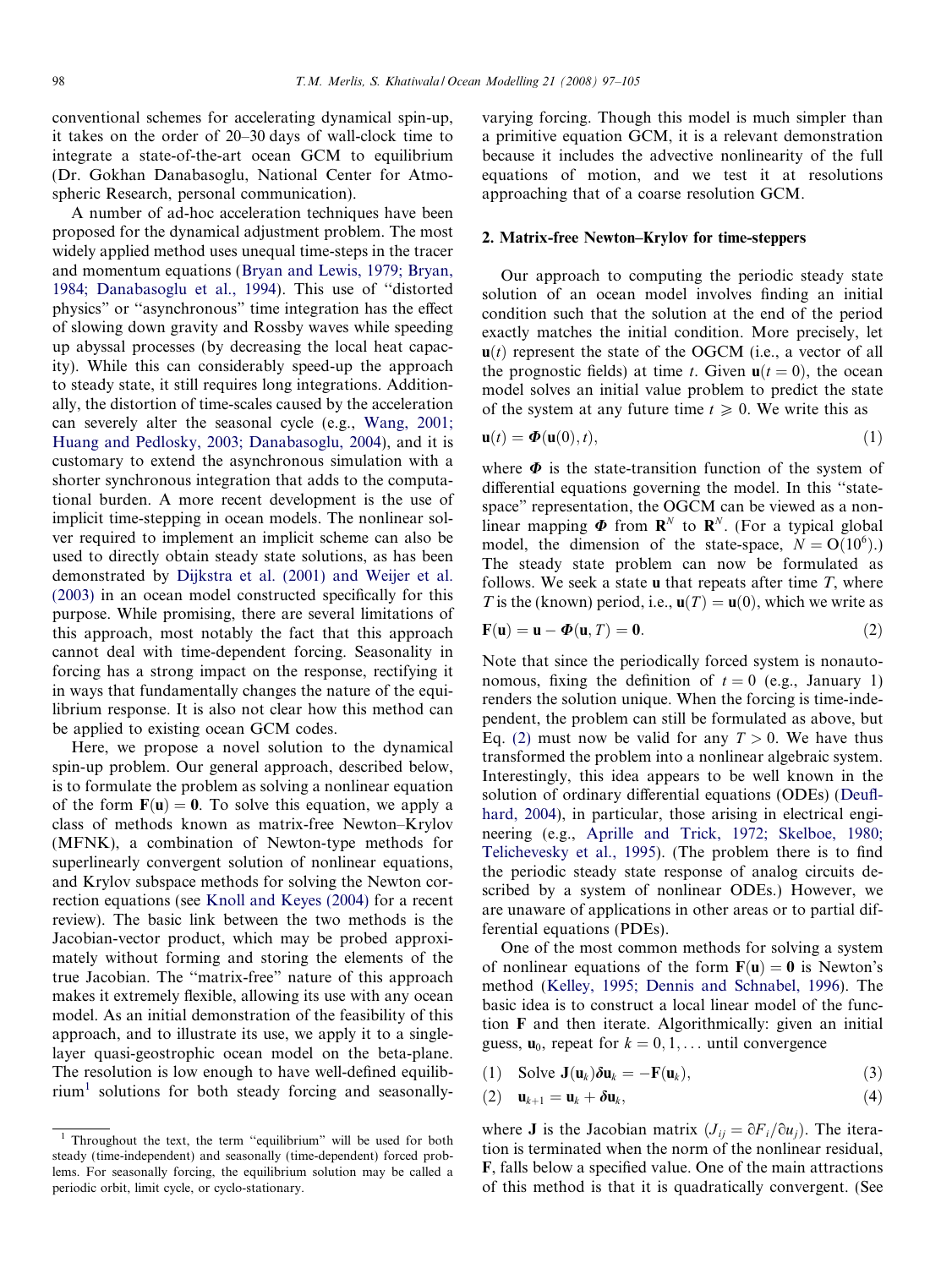<span id="page-2-0"></span>[Kelley \(1995\)](#page-8-0) for a detailed discussion of the local convergence theory of this method.)

Much of the computational effort required in Newton's method is in solving the linear system Eq. [\(3\).](#page-1-0) In the present case, the Jacobian matrix is both large  $(N \times N)$  and dense (since the influence of the initial condition is spread throughout the domain in 1 period). Explicit storage and factorization of J, as would be required for a direct solution method, is therefore quite impractical. Instead, we consider the use of iterative methods based on Krylov subspace projection ([Barrett et al., 1994; Saad, 2003\)](#page-7-0). Krylov methods have the property that the coefficient matrix is only accessed via matrix–vector products. (Methods in which the coefficient matrix is not formed or stored explicitly, are known as ''matrix-free".) In the present context this implies that only the action of the Jacobian J times a vector is required. But this product,  $J\delta u$ , is simply the directional derivative of F and can be approximated by a difference quotient of the form ([Chan and Jackson, 1984; Brown and Saad, 1990\)](#page-8-0)

$$
\mathbf{J}(\mathbf{u})\delta\mathbf{u} \approx \frac{\mathbf{F}(\mathbf{u} + \sigma\delta\mathbf{u}) - \mathbf{F}(\mathbf{u})}{\sigma},\tag{5}
$$

where the differencing parameter  $\sigma$  is chosen dynamically ([Brown, 1987; Brown and Saad, 1990](#page-7-0)). This has the advantage of requiring only function evaluations and avoiding explicit computation and storage of the Jacobian matrix. The overall nonlinear solver is termed matrix-free Newton–Krylov (MFNK) or Jacobian-free Newton–Krylov (JFNK).

Note that, in contrast to direct methods, iterative schemes only yield an approximate solution. That is, Eq. [\(3\)](#page-1-0) for the Newton step is effectively replaced by what is known as the inexact Newton condition

$$
\|\mathbf{J}(\mathbf{u}_k)\boldsymbol{\delta}\mathbf{u}_k+\mathbf{F}(\mathbf{u}_k)\|\leqslant \eta_k \|\mathbf{F}(\mathbf{u}_k)\|.
$$
 (6)

(For this reason, such schemes are also known as ''inexact Newton" or ''truncated Newton" methods ([Dembo et al.,](#page-8-0) [1982; Dembo and Steihaug, 1983\)](#page-8-0).) The parameter  $\eta_k$  is known as the forcing term and is a measure of the tradeoff between the effort required to solve the linear system to a tight tolerance and the number of nonlinear iterations.

When applying this method to an ocean model, each ''function evaluation" (Eq. [\(2\)\)](#page-1-0) requires a forward integration of the GCM with the given initial condition for a period T. The difference between the final solution (after time T) and the initial condition is the desired function value F. As a result, the MFNK solver needs to know nothing of the dynamical equations that are being advanced by the GCM, enabling the sameMFNK software (see Appendix for details) to be applied to different GCMs without modification.

#### 3. An illustrative example

#### 3.1. Model formulation

To illustrate the MFNK method, we apply it to a singlelayer (barotropic) quasi-geostrophic (QG) ocean basin forced by surface Ekman pumping and damped by a biharmonic viscosity term. The nondimensional governing equation for the streamfunction  $\psi$  is

$$
\frac{\partial \nabla^2 \psi}{\partial t} + \delta_i^2 J(\psi, \nabla^2 \psi + y) = w_e(x, y, t) + \delta_m^3 \nabla^4 \psi,
$$
 (7)

where,  $\delta_m$  and  $\delta_i$  are nondimensional scales for the "Munk" and inertial boundary layers, respectively, and  $w_e$  is the prescribed Ekman pumping velocity. The damping term is harmonic viscosity acting on the relative vorticity (as  $\nabla^2 \psi = \zeta$ ) of the flow. (For more details on this formulation see [Pedlosky \(1996\), Cessi and Ierley \(1995\).](#page-8-0)) The lateral boundary condition is no-slip and the aspect ratio of the domain is 1. The inertial scale,  $\delta_i$ , is 0.02 in all cases, while the viscosity,  $\delta_m$ , is tuned at each grid resolution to permit as close to inviscid dynamics as the numerical discretization will allow for a fixed time-step. As is conventional, the surface forcing is a westerly windstress pattern that gives a profile of Ekman pumping that varies sinusoidally with latitude

$$
w_{e}(x, y, t) = -\sin(\pi y)[1 + \epsilon \cos(\omega t)], \qquad (8)
$$

with  $\epsilon = 0$  in the steady forcing experiments, and  $\epsilon = 0.25$ in the seasonally-forced simulations (with a period of 1 year).

The equations are discretized in space with a secondorder centered finite-difference scheme that is energy and enstrophy conserving [\(Arakawa, 1966\)](#page-7-0). A second-order Runge–Kutta scheme with a (nondimensional) time-step of 0.1 (corresponding to a dimensional time-step of  $\sim$ 1/ 3000 year) is used to integrate the resulting system of ODEs.

This model with time-independent Ekman pumping has been extensively studied before. For example, [Sheremet](#page-8-0) [et al. \(1997\)](#page-8-0) computed steady solutions over the parameter space spanned by  $\delta_i$  and  $\delta_m$  and [Kamenkovich et al. \(1995\)](#page-8-0) computed time-dependent solutions of Eq. (7) and showed that the flows develop eddies as the ratio of  $\delta_i$  to  $\delta_m$ increases. While our goal here is not to reproduce those calculations, we note that the spatial discretization that we use is inadequate to study the eddying solutions which limits our computations to the  $\delta_m < \delta_i$  region of parameter space ([Kamenkovich et al., 1995\)](#page-8-0). As stated above, we choose the minimum value of  $\delta_m$  for which the model can be stably integrated in time which is typically  $\delta_m \approx \delta_i$ . This issue is further discussed in Section [3.2.3.](#page-5-0)

# 3.2. Results

We performed two sets of experiments with the QG model, one with steady forcing, and the other with seasonally-varying forcing. For each set, we investigate the performance of the MFNK relative to direct time integration (DI) as a function of spatial resolution, which we vary from  $32 \times 32$  grid points to  $256 \times 256$  points. In an additional experiment, we show that the MFNK method is capable of computing solutions at lower levels of viscosity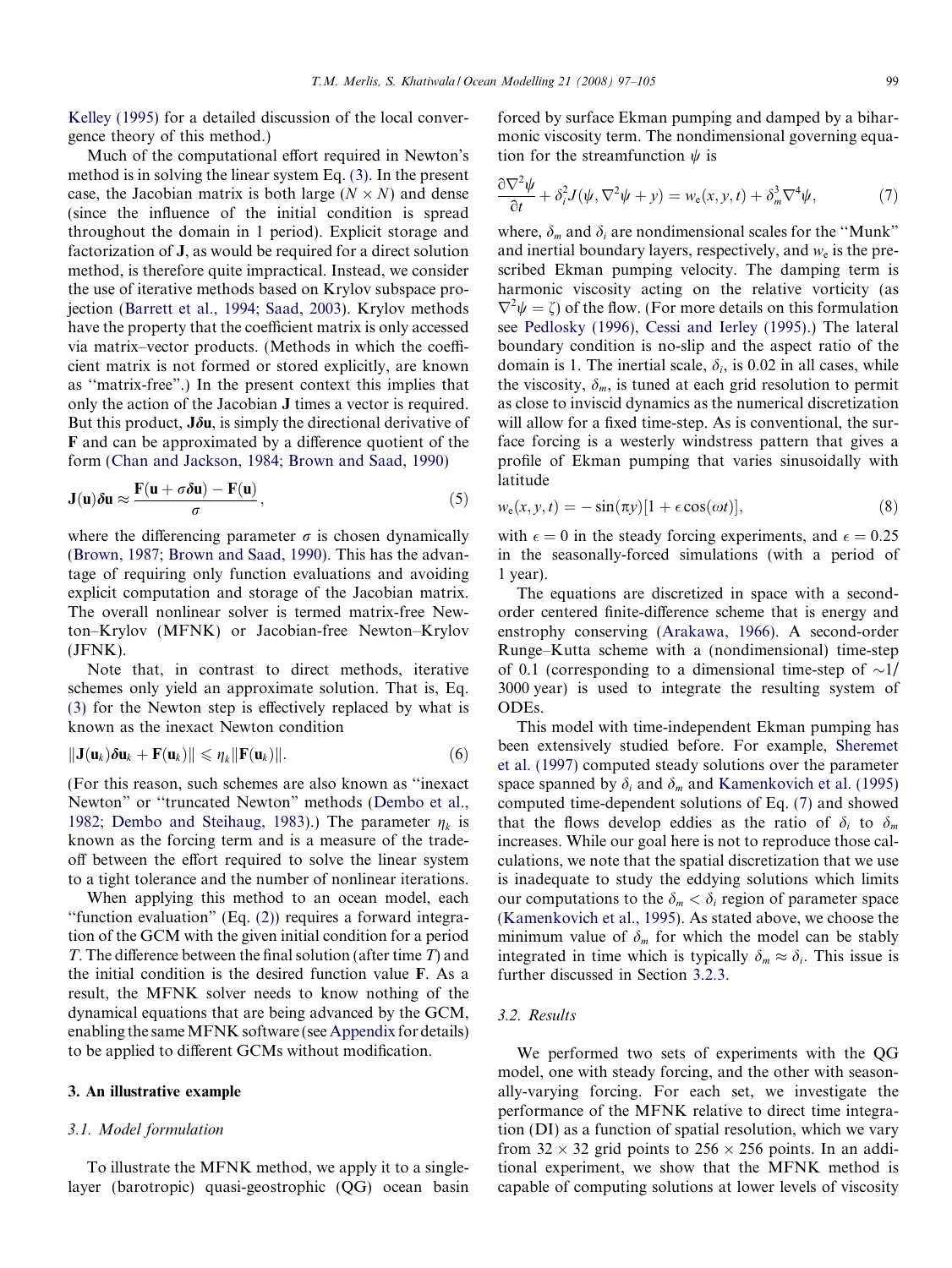<span id="page-3-0"></span>than possible by direct integration. In all simulations, we start from an initial condition/iterate of  $\psi = 0$ .

## 3.2.1. Steady Ekman forcing

In the first set of experiments, the surface Ekman forcing is time-independent. Fig. 1 (left panel) shows the equilibrium solution obtained using direct integration at the highest resolution  $(256^2)$ . The right panel shows the difference between the corresponding MFNK and DI solutions. As is evident, the MFNK solution converges to the DI solution, with a difference approaching machine precision.

To compare the computational efficiency of the two methods, we recorded the total number of time-steps the QG model was integrated to reach a given residual (defined as the vector 2-norm of F). This is in fact the quantity the Newton method uses to determine convergence. (The timestepper cannot achieve a residual lower than  $\sim 10^{-13}$ because of machine round-off.) While there is a small computational cost associated with the MFNK algorithm itself, the total expense is dominated by that of evaluating the residual function. Since each function evaluation involves integrating the model for a fixed number of time-steps, the total number of time-steps the model was integrated is an accurate measure of the computational expense of the MFNK method, allowing us to directly compare it with the DI method. As discussed in Section [2,](#page-1-0) for time-independent forcing, the time  $T$  in Eq. [\(2\)](#page-1-0) is a free parameter. The results presented here were obtained with  $T = 0.1$ , i.e., 1 time-step.

[Fig. 2](#page-4-0) compares the convergence of the DI and MFNK schemes for different spatial resolutions. We also display the speed-up of the MFNK method relative to DI, i.e. the ratio of the integration time required to reach a given residual with the DI method to that needed by MFNK. In the figures, the speed-up is plotted at each Newton step to demonstrate the computational savings possible at less strict definitions of equilibrium that may be sufficient for some applications. It is clear from the plots that MFNK is significantly more efficient than DI at all resolutions that we have tested. However, the speed-up does decrease as the resolution is increased. Thus, at the lowest resolution,  $32^2$ , MFNK is roughly 1000 times faster than DI, while at the highest resolution,  $256^2$ , it is about 100 times more efficient.

There are two competing factors that affect the speed-up as the resolution increases. First, each linear solve in the MFNK method requires more Krylov iterations to converge, which increases the number of function evaluations. Second, the viscosity is reduced so direct integration takes more time to converge. In our experiments, the number of Krylov iterations grew faster than the model adjustment time, hence reducing the speed-up as resolution increases. Nonetheless, the speed-up on the largest grid is still quite substantial.

As mentioned above, the time  $T$  for which the model is integrated to evaluate the residual function is a free parameter. To investigate how the convergence of the MFNK method depends on it, we tried  $T = 0.1$ , 1, and 10, and found [\(Fig. 3](#page-4-0)) that convergence is fastest for the smallest value of T. In [Fig. 3,](#page-4-0) the residuals are rescaled by a factor of  $1/T$  to account for the dependence of the residual on the integration length  $T$  in Eq. [\(2\).](#page-1-0) The total integration required for convergence is less for smaller values of T in spite of the fact that for smaller values of  $T$ , the linear solves took more iterations (as convergence theory predicts [\(Kelley et al., 2004\)](#page-8-0)). (The number of iterations for linear solves is not shown here, but can be inferred from the spacing between Newton iterations along the integration time axis.) However, the advantage of using a smaller T diminishes on the larger grids. For example, with the  $256<sup>2</sup>$  grid, the curves for  $T = 0.1$  and  $T = 1$  are co-incident.

#### 3.2.2. Seasonal Ekman forcing

We now turn to the periodically forced problem. [Fig. 4](#page-5-0) (top left panel) shows the spun-up streamfunction at the start of the forcing period obtained using direct integration at the highest resolution  $(256^2)$  and (bottom left panel) the time series of the domain integrated (nondimensional) kinetic energy over the period. The right panels show the difference between the DI and MFNK solutions. We emphasize that MFNK does not actually compute a periodic orbit. What it computes is an initial condition that,



Fig. 1. Left: Equilibrium streamfunction for steady Ekman pumping on 256<sup>2</sup> grid with  $\delta_m = 0.0232$  and  $\delta_i = 0.02$  obtained using direct integration. Right: Difference between the MFNK and DI solutions.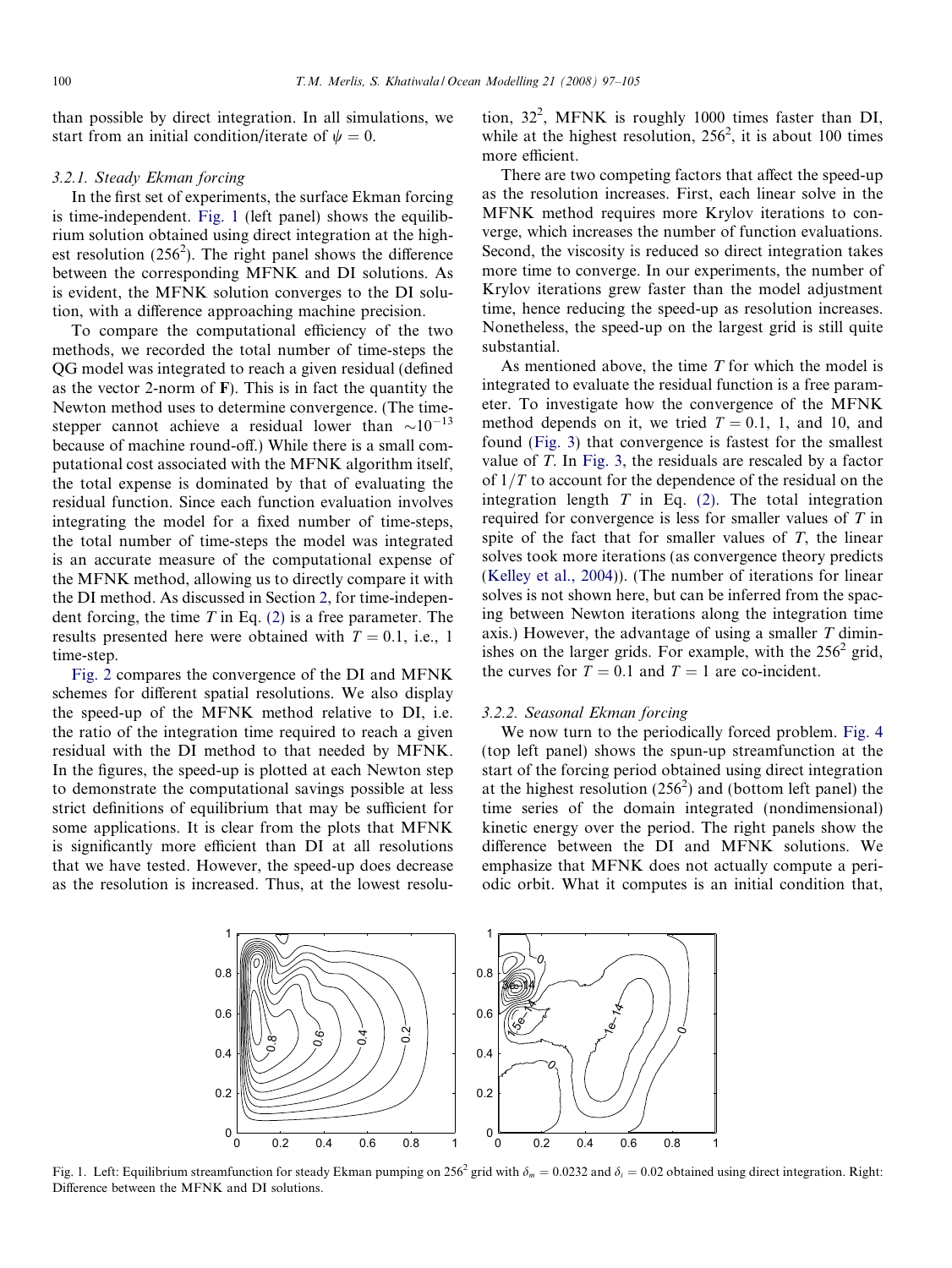<span id="page-4-0"></span>

Fig. 2. Comparison of DI and MFNK method for the steady forcing problem. Circles mark each Newton iteration. Numbers next to arrows are the speedup of the MFNK method relative to DI, computed as the ratio (DI/MFNK) of the number of time-steps to reach the same residual.



Fig. 3. Convergence of the MFNK method for the steady forcing problem for  $T = 0.1$  (1 time-steps),  $T = 1$  (10 time-steps), and  $T = 10$  (100 time-steps). Symbols mark each Newton iteration. Different panels correspond to different resolution and viscosity.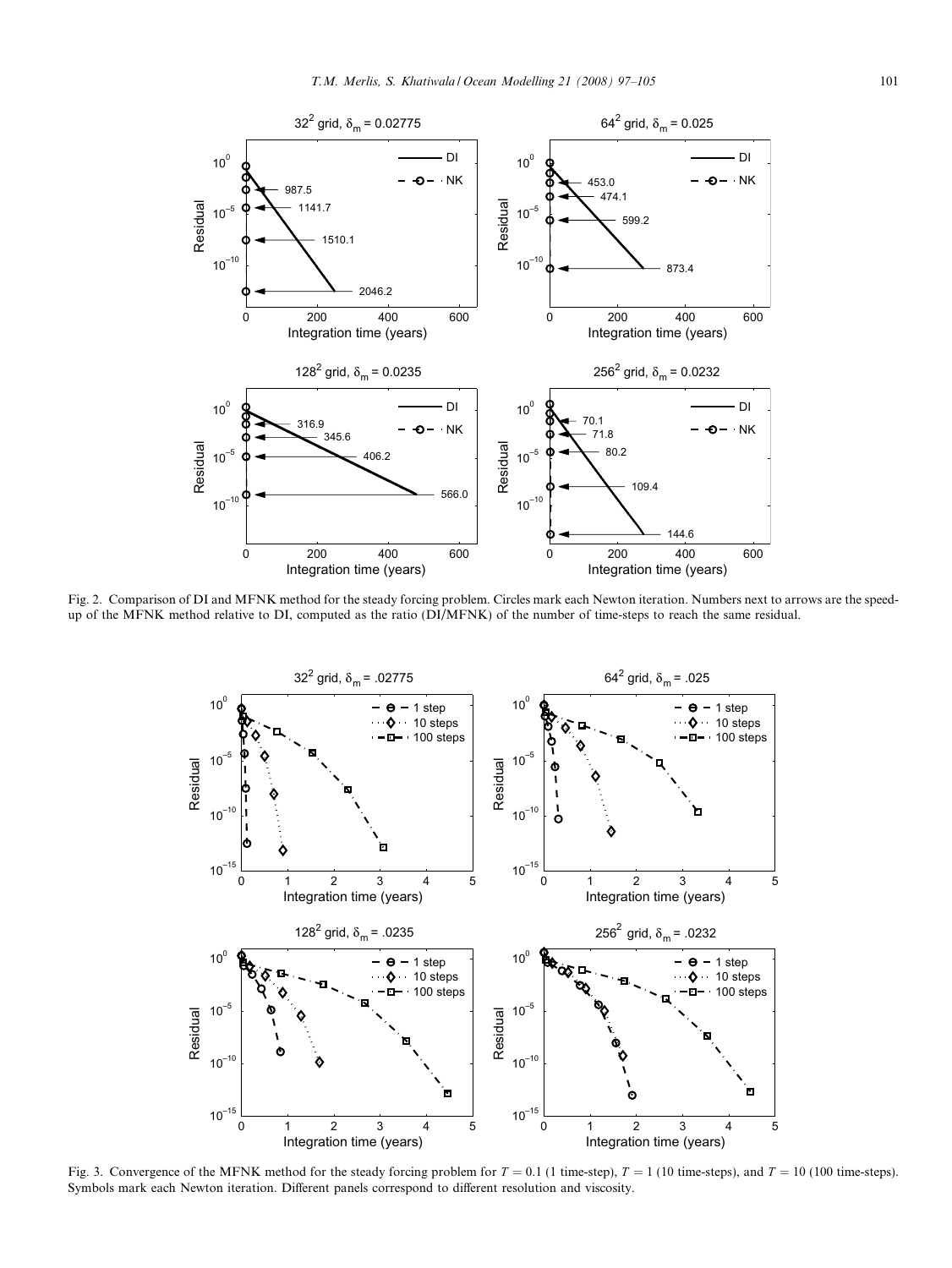<span id="page-5-0"></span>

Fig. 4. Top left: Instantaneous, equilibrated streamfunction at the start of the forcing period for periodic Ekman pumping as computed by direct integration. Results are for a 256<sup>2</sup> grid with  $\delta_m = 0.0232$  and  $\delta_i = 0.02$ . Top right: Difference between the MFNK and DI solutions at the start of the forcing period. Bottom left: Time series of domain integrated kinetic energy over forcing period computed by direct integration. Bottom right: Difference between MFNK and DI kinetic energy time series.

when "inserted" into the time-stepping code, will repeat after one period. Thus, to obtain the time series of energy corresponding to MFNK, we simply used the MFNK solution as an initial condition for the time-stepping model and integrated the model for one period. Evidently, as for the steady problem, the MFNK solution converges to the DI solution.

[Fig. 5](#page-6-0) compares the convergence of the DI and MFNK methods for the periodic problem. Compared with direct integration, the MFNK method is about 10 times faster, converging in between 19 and 31 years at all grid resolutions. The linear solves converged more rapidly in this problem, requiring no more than six Krylov iterations to converge. In the steady problem, at least 22 iterations were needed. The speed-up of MFNK over DI is somewhat larger at higher resolution. This dependence on resolution is largely a consequence of the fact that at higher resolution, the damping is smaller and DI takes longer to converge. In contrast, the integration time needed for MFNK was insensitive to resolution.

In the steady forcing case, the length of time for which the model is integrated to evaluate the residual function is a free parameter. Here, this time is restricted to an integer multiple of the forcing period. This corresponds to replacing T in Eq. [\(2\)](#page-1-0) with  $nT$  where  $n = 1, 2, \ldots$  Because the algorithm converged quite rapidly when integrating for one period (which will not be generically true), it is unlikely that the overall integration time can be reduced by choosing  $n > 1$ . To verify this, we applied MFNK on a  $64<sup>2</sup>$  grid using 2T per Newton–Krylov iteration. The algorithm converged after 19 combined NK iterations (38 periods of integration) compared to 21 iterations (21 periods) for  $n = 1$  ([Fig. 5\)](#page-6-0).

#### 3.2.3. Towards the inviscid limit: Steady Ekman forcing

In the calculations of the preceding sections, care was taken to ensure that the viscosity was large enough to ensure numerical stability and the solutions were stable. The viscosity used is not the minimum for which steady solutions exist ([Sheremet et al., 1997](#page-8-0)), but is at the boundary for which steady solutions are stable ([Kamenkovich](#page-8-0) [et al., 1995\)](#page-8-0). As the viscosity decreased, steady solutions of Eq. [\(7\)](#page-2-0) are unstable and form eddies. [Kamenkovich](#page-8-0) [et al. \(1995\)](#page-8-0) have pointed out that Arakawa's discretization of the Jacobian term in Eq. [\(7\)](#page-2-0) is inadequate to compute time-dependent solutions in the eddying regime. However, we have found that the MFNK algorithm is able to converge to steady solutions at levels of viscosity that are below those for which eddies form. In this section, we present some of the MFNK-computed solutions for steady Ekman forcing at lower viscosities.

[Fig. 6](#page-6-0) shows the MFNK-computed streamfunction for different values of viscosity on a  $128<sup>2</sup>$  grid. As viscosity is reduced, the solutions start to more closely resemble those obtained at higher resolution, for example, [Fig. 1](#page-3-0) (left panel). (We note that the  $\delta_m = 0.02$  solution is quite similar to Fig. 1a in [Ierley \(1987\),](#page-8-0) with differences possibly arising from different resolutions.) When the streamfunction computed by MFNK is integrated forward in time, the trajectory diverges from the steady solution, which is an explicit demonstration that it is unstable.

As the viscosity was reduced, the NK algorithm required more iterations to converge. For example, it took approximately twice as many iterations to compute the solution for the lowest value of  $\delta_m$  in [Fig. 6](#page-6-0) than to compute the solution for the highest value of  $\delta_m$  in [Fig. 6.](#page-6-0) The MFNK method cannot efficiently calculate solutions for viscosities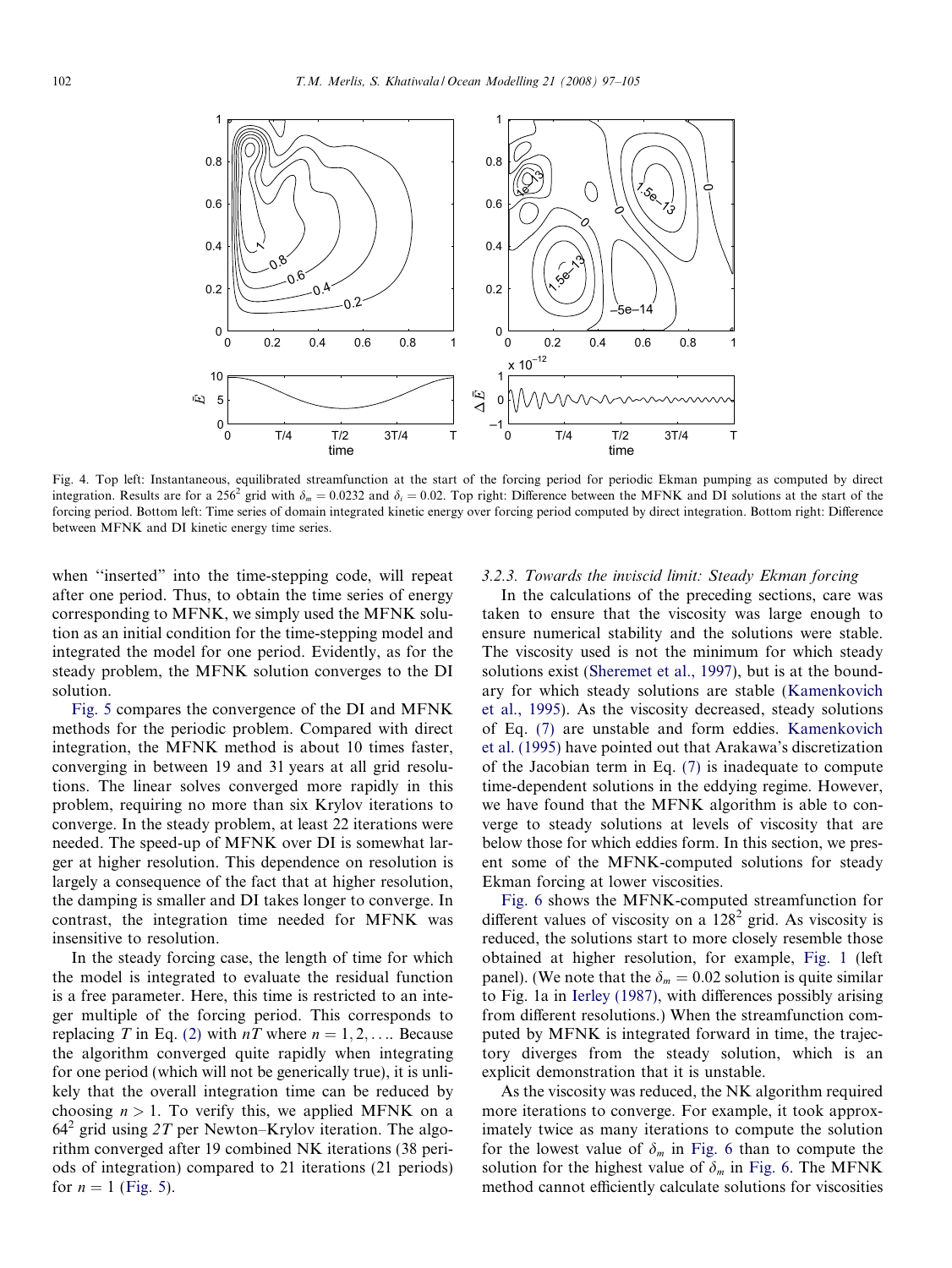<span id="page-6-0"></span>

Fig. 5. Comparison of DI and MFNK for the seasonally-forced problem. Circles mark each Newton iteration. Numbers next to arrows are the speed-up of the Newton method, computed as the ratio (DI/MFNK) of the number of time-steps to reach the same residual.



Fig. 6. Streamfunction for different viscosities computed by Newton–Krylov method all 128<sup>2</sup> grid.

much lower than those shown in this section because the Jacobian matrix becomes increasingly ill-conditioned and the Krylov solver converges impractically slowly. As a result, a preconditioning technique is needed in these cases. The novelty of the results presented in this section is that the MFNK algorithm can access regions of the parameter space which direct time integration of the same numerical model cannot, and that even though the MFNK method uses the time-dependent model, it can compute steady solutions that are unstable.

#### 4. Discussion and conclusions

In this paper, we have introduced a novel approach to the spin-up of steady and periodically forced dynamical models defined via a time-stepper. We have shown that this approach, based on the matrix-free Newton–Krylov method, is quite effective at spinning-up a quasi-geostrophic ocean model to equilibrium. The equilibrium solutions obtained with this method agree, to within round-off error, with those obtained by direct time integration of the model. Additionally, in some cases, MFNK successfully computed equilibrium solutions that could not be accessed via direct integration. Our results also show that MFNK is significantly more efficient than direct integration. At the highest resolution we tested, speed-up ranged from  $\approx 100$ for the steady forcing problem to  $\approx 10$  for the periodic case. A key advantage of our approach is that it can be applied to any existing time-stepping code, such as ocean GCMs and biogeochemical models.

The algorithm as formulated here (Eq. [\(2\)](#page-1-0)) applies for dynamical systems that are steady or cyclo-stationary in time. While the ocean and high resolution ocean models have eddying flows, the current generation of ocean climate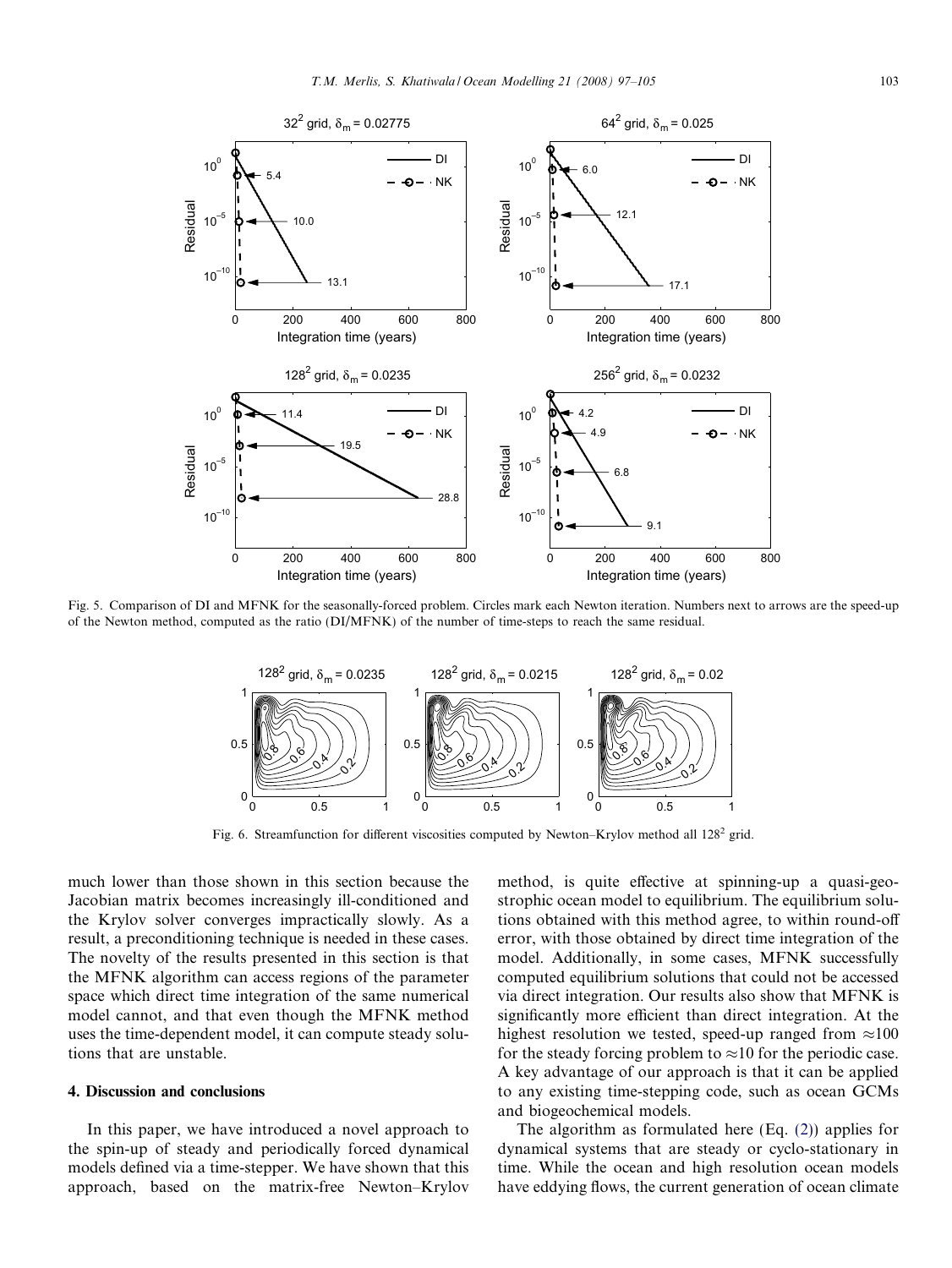<span id="page-7-0"></span>models are generally run at resolutions which do not resolve eddies, and as a result, this form of the algorithm applies without modification. The results in Section [3.2.3](#page-5-0) show that the Newton method can compute unstable steady solutions, though these cases have relatively few unstable modes ([Sheremet et al., 1997](#page-8-0)). This is promising for the prospect of using the MFNK algorithm for more turbulent flows, which we leave for future research. For longer time-scale variability such as the El Niño-Southern Oscillation or internal ocean variability, the MFNK algorithm is still an appealing alternative initialization procedure compared to a long-time integration, even if the stationary circulation itself is not the desired final calculation. Consequently, the MFNK algorithm can be useful for a range of different types of simulations.

While our initial results are quite encouraging, successful application of the MFNK method to more realistic problems such as global ocean GCMs is dependent on adequate preconditioning of the linear Newton equations (Eq. [\(3\)](#page-1-0)). Preconditioning leads to efficient clustering of the eigenvalues of the iteration matrix, so as to reduce the number of iterations in the Krylov solver. In the QG problem, the MFNK solver converged rapidly without any preconditioning. However, it is unlikely that will be the case as we go to larger systems with many more prognostic variables and degrees of freedom. Traditionally, Newton– Krylov has been applied to solving nonlinear equations arising from the discretization of PDEs. In such problems, the Jacobian is generally quite sparse, and so called ''physics-based" preconditioners can be brought to bear on the problem (e.g., [Mousseau et al., 2000; Reisner et al., 2003;](#page-8-0) [Knoll and Keyes, 2004\)](#page-8-0). This approach exploits the nature of the PDE operator to explicitly compute an approximation to the Jacobian that can be stored and factored for easy application. However, this approach is simply not feasible for the dense Jacobian in the periodic spin-up problem. Furthermore, a physics-based preconditioner, if one could be developed, would be closely tied to the underlying ocean model, and would thus not be truly matrix-free or sufficiently general to be used with existing ocean GCMs.

Fortunately, there are potential alternatives that maintain much of the ''black box" nature of MFNK. One approach that we are currently exploring is based on ''polynomial preconditioning." In the present context, this involves constructing a convergent expansion for  $J^{-1} = (I - \Phi')^{-1}$  in terms of  $\Phi'$ . To apply this preconditioner requires a fast, possibly approximate, method to repeatedly multiply  $\Phi'$  with a vector. This is relatively straightforward if the underlying model is implicit in time. However, even for models that are explicit in time, as most current GCMs are, it may be possible to build a linearized approximation to the model operator by using the ''transport matrix" approach of [Khatiwala et al. \(2005\)](#page-8-0) or automatic differentiation (AD) software. We have successfully applied this idea to a somewhat different problem, namely an ocean biogeochemical model, where the polynomial preconditioner significantly accelerated the Krylov solver (Khatiwala, to be submitted). The challenge now is to extend these ideas to a full ocean GCM.

#### Acknowledgements

We thank Alistair Adcroft for suggesting the OG ocean basin to us. The QG model was written by Karl Helfrich and modified by David Holland. We thank David Keyes for useful suggestions. The comments of two anonymous reviewers helped improve the presentation of the paper. Both the MFNK and QG program codes are available upon request. This work was funded by NSF Grants OCE-0449703 and OCE-0623366 and a NDSEG fellowship to TM. LDEO contribution number 7119.

## Appendix. Algorithm details

The matrix-free Newton–Krylov solver that we use is that implemented in PETSc (''Portable, Extensible Toolkit for Scientific Computation") (Balay et al., 2003, 2001). PETSc is a freely available, open source suite of data structures and routines for solution of large scale linear and nonlinear problems. In our numerical experiments, the default solver parameters (residual tolerances, Krylov subspace method (GMRES), number of basis vectors retained, maximum number of linear iterations, etc.) are used. Since Newton's method is a locally convergent method, that is, it is possible for it to fail if the initial iterate is not sufficiently close to the solution, we also use a line search scheme to "globalize" it. (Another effective approach would be to carry out some preliminary time integration to bring the initial iterate closer to the solution.)

One area of potential improvement to applying the method to ocean GCMs is to optimize these parameters, though it is likely that the optimal set is problem dependent, so it is not the focus for this initial demonstrative example.

#### References

- Aprille, T., Trick, T., 1972. A computer algorithm to determine the steadystate response of nonlinear oscillators. IEEE Trans. Circuit. Syst. 19, 354–360.
- Arakawa, A., 1966. Computational design for long-term numerical integration of the equations of fluid motion: Two dimensional incompressible flow. J. Comput. Phys 1, 119–143.
- Balay, S., Gropp, W.D., McInnes, L.C., Smith, B.F., 2001. PETSc home page, [<http://www.mcs.anl.gov/petsc>](http://www.mcs.anl.gov/petsc).
- Balay, S., Gropp, W.D., McInnes, L.C., Smith, B.F., 2003. PETSc users manual. Tech. Rep. ANL-95/11 – Revision 2.1.5, Argonne National Laboratory.
- Barrett, R., Berry, M., Chan, T.F., Demmel, J., Donato, J., Dongarra, J., Eijkhout, V., Pozo, R., Romine, C., der Vorst, H.V., 1994. Templates for the solution of linear systems: Building blocks for iterative methods, second ed. Society for Industrial and Applied Mathematics, Philadelphia, PA.
- Brown, P.N., 1987. A local convergence theory for combined inexact-Newton/finite-difference projection methods. SIAM J. Numer. Anal. 24, 407–434.